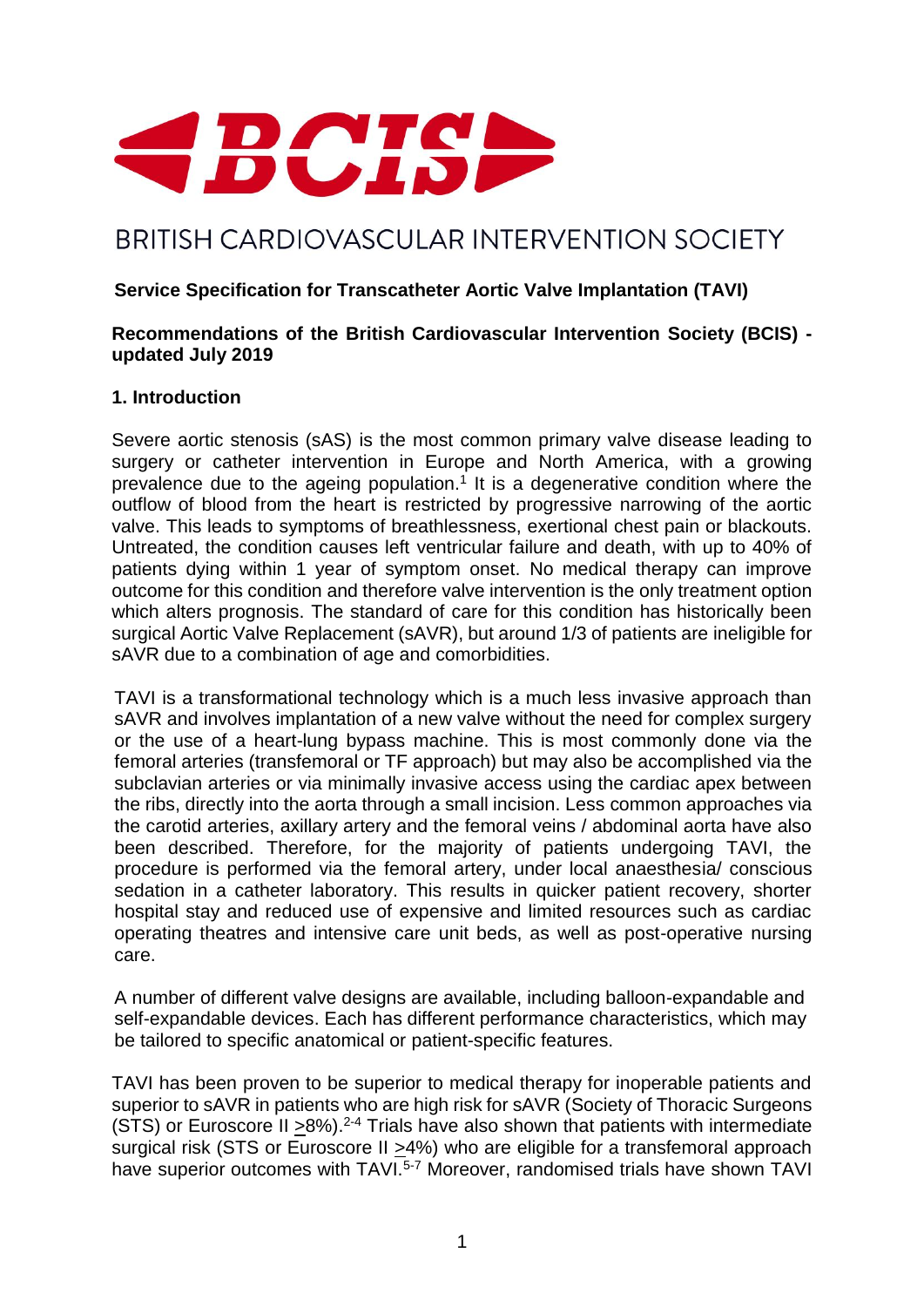to be superior to sAVR in patients classified as 'low risk' (STS<4) with outcome data so far published to 12 months 8,9

# **2. Entry to Care pathway**

Indications for aortic intervention by means of TAVI or sAVR include severe Aortic Stenosis (sAS) and any of the following:

- 1. Symptoms related to sAS
- 2. Left ventricular dysfunction related to sAS
- 3. Evidence of very severe AS, or rapid increase in echo severity
- 4. Abnormal exercise test or elevated cardiac biomarkers (BNP)
- 5. Severe bioprosthetic valve failure

After appropriate investigations including (but not limited to) transthoracic echocardiography and cardiac / peripheral CT scanning, patients should be discussed by an appropriately constituted Multidisciplinary Heart Team (MDT – the Heart Team) as per BCS/ SCTS/ BCIS guidelines – see below<sup>10</sup>. After taking into account age, frailty and comorbidities, MDT outcome will be:

- 1. sAVR
- 2. TAVI
- 3. Conservative/medical management

Recommendations 1 or 2 will be made by taking into account the cardiac and extracardiac characteristics of the patient, the individual risk of surgery, which is assessed by the judgement of the Heart Team, in addition to risk scoring and the technical and anatomical feasibility of TAVI.

Validated calculators of conventional surgical risk (e.g. Euroscore 2 or STS score) have several limitations in selecting patients to undergo TAVI and are now generally not used clinically. Specifically, they do not assess frailty, degree of disability, echocardiographic/anatomical features or important comorbidities. Therefore, patient selection for TAVI requires consideration of the whole patient as well as several prognostic variables.

Technical aspects which may favour TAVI or sAVR should be assessed by detailed review of all investigations. Technical factors for potential TAVI should include suitability for transfemoral access (which is associated with the lowest risk) and risk factors for adverse events such as coronary occlusion, annular trauma and paravalvar leak. Additional adverse features for sAVR which are not represented in surgical calculators should be noted. These include presence of severe aortic calcification, liver disease, chest wall deformity and previous thoracic radiotherapy.

Medical management may be recommended when comorbidities and frailty are so severe that no improvement in quality of life or prognosis is expected from intervention ie. Intervention is thought to be futile. Therefore, the MDT should refer to reports from other specialists with regard to prognosis and severity of other conditions. This may include memory clinic assessments for patients with cognitive impairment as significant dementia is likely to negate any benefit from intervention.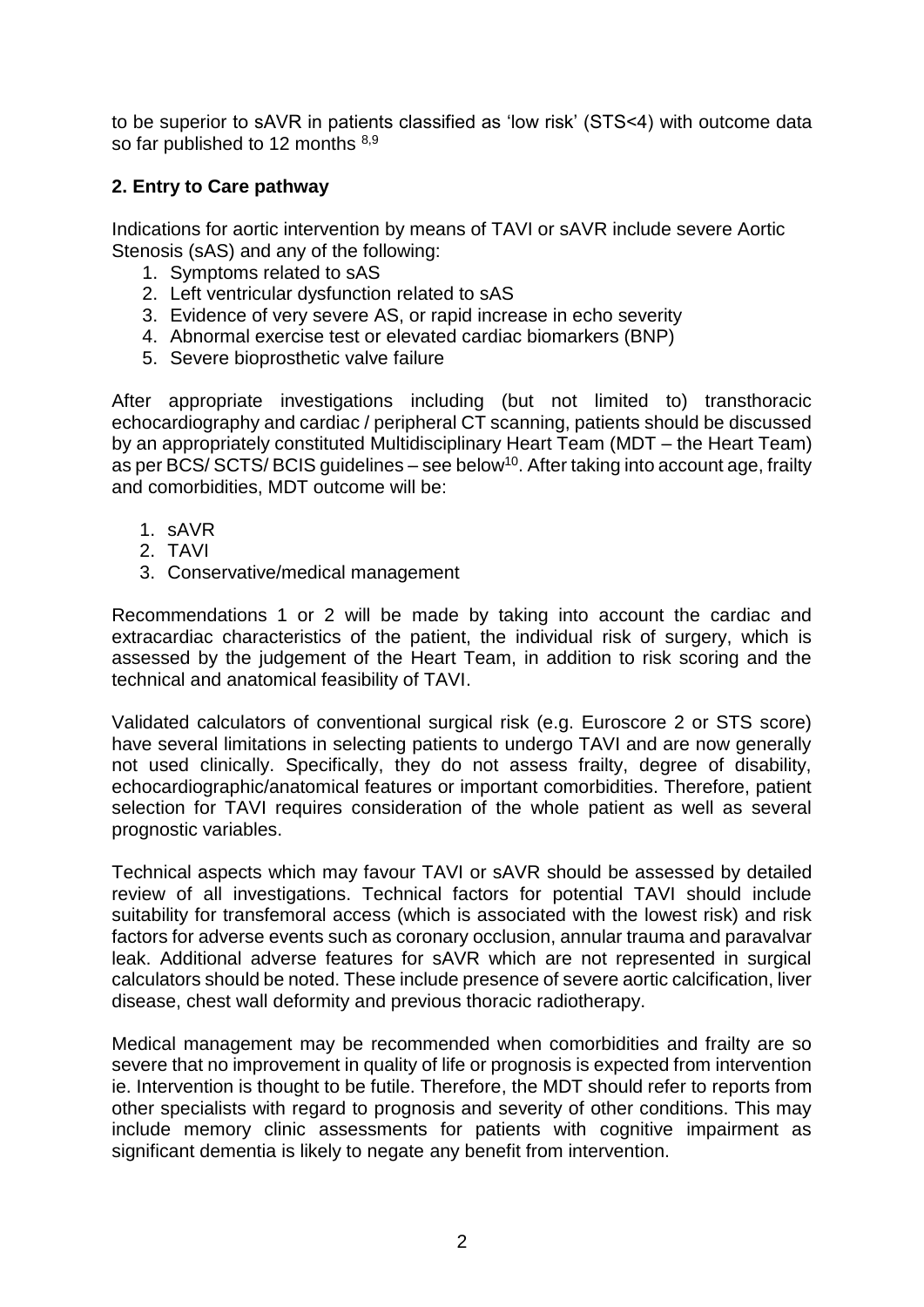The table shown in Figure 1 is taken from the latest European guidelines but is already outdated. However, it illustrates a list of patient features which should be considered by the Heart Team in deciding whether sAVR or TAVI is appropriate in individual cases.

## **Figure 1: Aspects to be considered by the Heart Team for the decision between SAVR and TAVI in patients at increased surgical risk<sup>1</sup>**

|                                                                                                              | <b>Favours</b><br><b>TAVI</b> | <b>Favours</b><br><b>SAVR</b> |
|--------------------------------------------------------------------------------------------------------------|-------------------------------|-------------------------------|
| <b>Clinical characteristics</b>                                                                              |                               |                               |
| STS/EuroSCORE II <4%<br>(logistic EuroSCORE I <10%) <sup>2</sup>                                             |                               | 4                             |
| STS/EuroSCORE II ≥4%<br>(logistic EuroSCORE I ≥10%)*                                                         | $\ddot{}$                     |                               |
| Presence of severe comorbidity<br>(not adequately reflected by scores)                                       | ÷                             |                               |
| Age <75 years                                                                                                |                               | ÷                             |
| Age ≥75 years                                                                                                | $\ddot{}$                     |                               |
| Previous cardiac surgery                                                                                     | $\ddot{}$                     |                               |
| Frailtyb                                                                                                     | $\ddot{}$                     |                               |
| Restricted mobility and conditions that may<br>affect the rehabilitation process after the<br>procedure      |                               |                               |
| Suspicion of endocarditis                                                                                    |                               | $\ddot{}$                     |
| <b>Anatomical and technical aspects</b>                                                                      |                               |                               |
| Favourable access for transfemoral TAVI                                                                      | $\ddot{}$                     |                               |
| Unfavourable access (any) for TAVI                                                                           |                               | $\ddot{}$                     |
| Sequelae of chest radiation                                                                                  | ÷                             |                               |
| Porcelain aorta                                                                                              | ÷                             |                               |
| Presence of intact coronary bypass grafts at<br>risk when sternotomy is performed                            | ÷                             |                               |
| Expected patient-prosthesis mismatch                                                                         | $\ddot{}$                     |                               |
| Severe chest deformation or scoliosis                                                                        | $\ddot{}$                     |                               |
| Short distance between coronary ostia and<br>aortic valve annulus                                            |                               | $\ddot{}$                     |
| Size of aortic valve annulus out of range for<br><b>TAVI</b>                                                 |                               | $\ddot{}$                     |
| Aortic root morphology unfavourable for TAVI                                                                 |                               | ÷                             |
| Valve morphology (bicuspid, degree<br>of calcification, calcification pattern)<br>unfavourable for TAVI      |                               | ÷                             |
| Presence of thrombi in aorta or LV                                                                           |                               | $\ddot{}$                     |
| Cardiac conditions in addition to aortic stenosis that<br>require consideration for concomitant intervention |                               |                               |
| Severe CAD requiring revascularization by<br>CARG                                                            |                               | $\ddot{}$                     |
| Severe primary mitral valve disease, which<br>could be treated surgically                                    |                               | $\ddot{}$                     |
| Severe tricuspid valve disease                                                                               |                               | $\ddot{}$                     |
| Aneurysm of the ascending aorta                                                                              |                               | $\ddot{}$                     |
| Septal hypertrophy requiring myectomy                                                                        |                               | $\ddot{}$                     |

The MDT should refer to up to date guidelines on valve intervention (e.g. NICE, ESC / EACTS 2017 Guidelines for the management of valvular heart disease<sup>1</sup>) in order to inform decision-making. This is especially important, as this is a rapidly evolving literature and there are several trials in different patient groups underway which will further advance the evidence base for therapy.

Given the time dependency of treatment in the outcome of patients with sAS, it is vital that after MDT discussion, recommended therapy should be offered promptly – see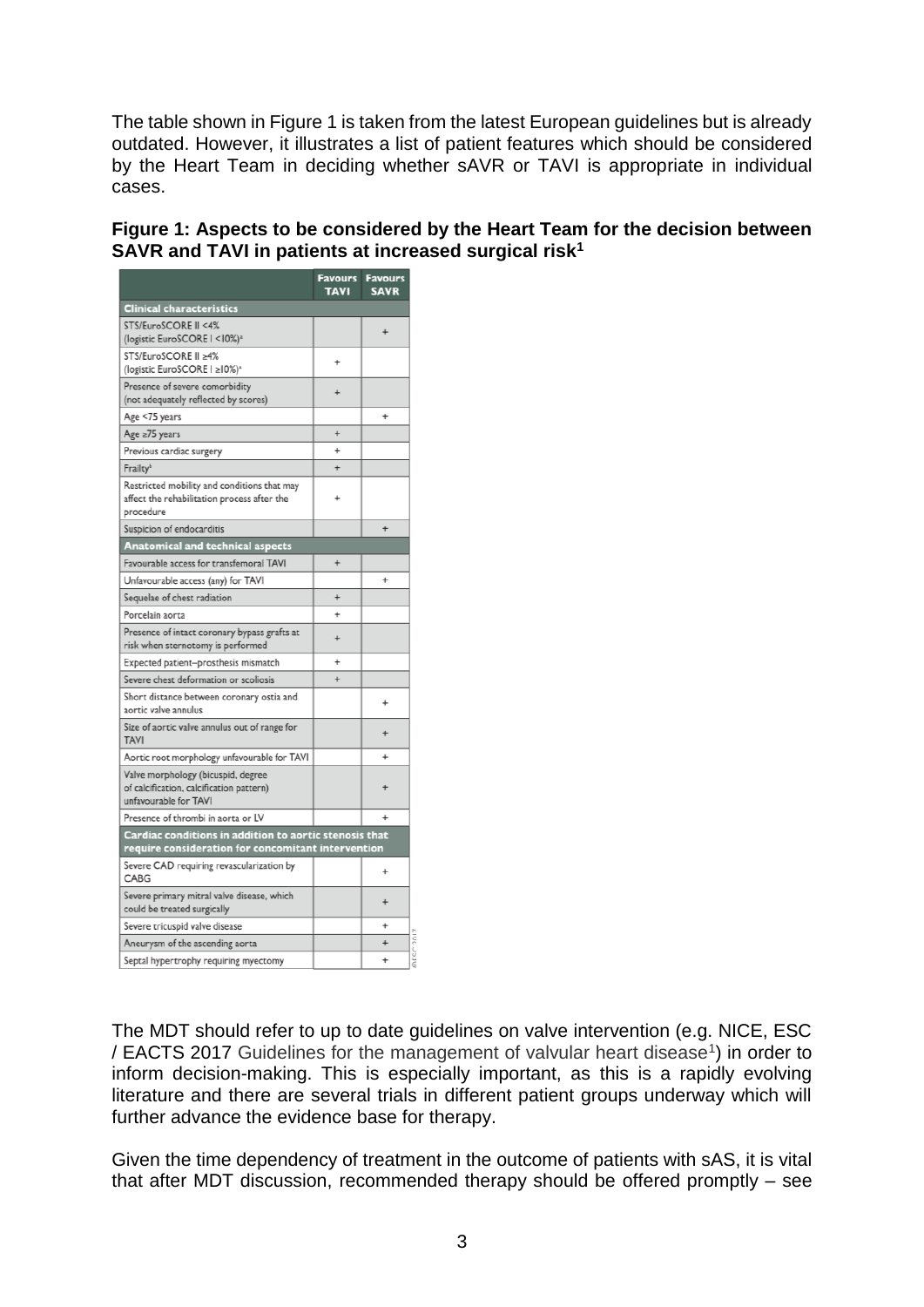section 8a below. AS has an extremely poor prognosis and patients will die on the waiting list for treatment. BCIS recommends that regular review of mortality of patients on waiting lists is performed by all TAVI centres. The absolute maximum waiting time from point of referral to the definitive valve procedure should be 18 weeks.

## **3. MDT structure**

Each MDT should involve a minimum of one TAVI interventionist, one cardiac surgeon, one imaging/general cardiologist and should have appropriate administrative support.<sup>10</sup> Direct MDT input from other specialties (Elderly Care medicine, anaesthetics) will be required for some patients and local pathways should be developed for this input to be available quickly. MDT meetings should occur at least weekly sufficiently frequently to ensure that unnecessary delays do not occur. Arrangements should also be put in place for ad hoc MDT discussion of urgent patients who may present between formal MDT meetings. Adequate documentation with dissemination of decisions should be prioritised.

Several studies have demonstrated the importance of the TAVI Clinical Nurse Specialist/Co-ordinator which BCIS considers a mandatory component of the Heart Team (MDT) and every TAVI centre.

## **4. Follow-up post-intervention**

Following TAVI and at the point of discharge, the implanting team should document the recommended medical therapy and set out arrangements for further follow up. First follow up visit should be within 6-8 weeks in order to assess any possible adverse effects of treatment. This will usually be with the implanting centre. Subsequent follow up arrangements should be according to guidelines for bioprosthetic valve intervention  $-$  usually annually with echocardiographic assessment.<sup>1</sup> Patients can be followed up by their local Cardiology service after the first review at the TAVI centre.

#### **5. Interdependence with other Services**

BCIS recommends that a *TAVI centre* should fulfil the following criteria:

Essential on-site services:

- a. **MDT**. Constituted as above (see section 3).
- b. **Imaging**. A sophisticated echo and CT service is essential for procedural planning, vascular access assessment and valve sizing. At least one Consultant should be assigned to the Heart Team to lead the imaging aspect of the service.
- c. **ITU**. An on-site ITU is mandatory in order to manage multi-system dependence or complications of the procedure. In this regard, on-site access to renal replacement therapy is required.
- d. **Cardiac surgery**. Emergency cardiac surgery for complications is uncommon during transfemoral TAVI, with the latest registry data of 27,760 patients in Europe suggesting an incidence of  $<$ 1%<sup>11</sup>. Although infrequent, the commonest complications requiring emergency surgical bailout include left ventricular perforation by guide wire and annular rupture, which are immediately life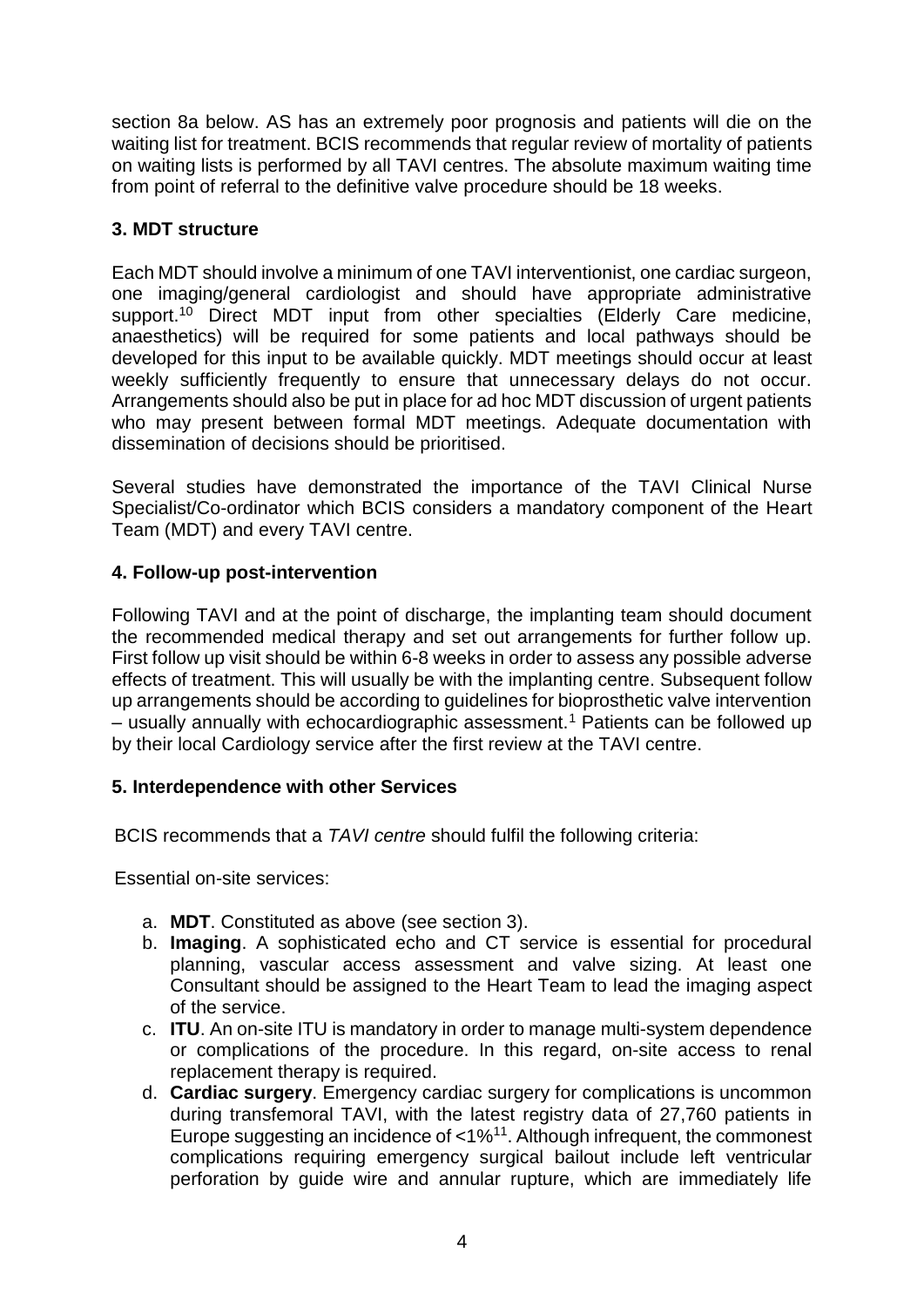threatening and can only be successfully treated with immediate surgery. Therefore, on site cardiac surgery is an absolute requirement to support a TAVI service and is recommended by ESC / EACTS and North American guidelines.<sup>12</sup> TAVI via thoracic approaches (e.g. transapical, direct aortic) are led by cardiac surgeons.

- e. **Vascular/Interventional Radiology/Vascular surgery**. Vascular complications are the commonest adverse events during transfemoral TAVI, so robust arrangements are needed to deal with these emergently. Vascular bailout may be performed by open surgery or percutaneous techniques. Vascular interventional radiology/vascular surgery expertise should be immediately available allowing access to equipment and techniques for percutaneous management of complications (occlusion balloons, guidewires and peripheral stents) or open vascular surgery as needed. TAVI centres should have a local Standard Operating Policy SOP for these clinical events to ensure that emergencies are managed effectively and systems are reviewed and updated frequently.
- f. **TAVI clinical nurse specialist/admin support.** BCIS considers a coordinating TAVI Clinical Nurse Specialist an essential component of the TAVI team. Administrative support should also be provided for an effective MDM (see section 3 above).

# **6. Expected Significant Future Demographic Changes**

In keeping with the degenerative nature of the condition, the ageing population will require a growth in TAVI implantation rates. In addition, newer data suggests efficacy of TAVI (vs sAVR) across the spectrum of risk in patients with AS, including studies in patients at low surgical risk who currently undergo sAVR<sup>8,9</sup>.

# **7. Current Evidence Base for TAVI in treating sAS**

Several large randomised controlled trials (RCT) have been published, which may be briefly summarised as follows:

- **Inoperable / extreme risk patients:** TAVI superior to medical therapy. (PARTNER 1B trial)<sup>2</sup>
- **High risk patients** (mortality risk >8%): TF TAVI non-inferior or superior to sAVR (high risk Corevalve trial, PARTNER A trial)<sup>3-4</sup>
- **Intermediate risk patients** (mortality risk >4%; <8%): TF TAVI non-inferior or superior to sAVR (NOTION trial, PARTNER 2 trial, SURTAVI trial)<sup>5-7</sup>
- **Low risk:** TF TAVI superior to sAVR in patients at low risk (STS<4; PARTNER  $3$  – follow-up to 12 months to date<sup>8</sup>) or equivalent in this patient population (Evolut low risk trial<sup>9</sup>)

These data have been reviewed extensively in the production of the updated ESC/EACTS 2017 quidelines<sup>1</sup> – but unfortunately, since the quideline publication, several more trials have been published, rendering them already out-of-date.

# **8. BCIS TAVI pathway recommendations**

**Goal of therapy:** to offer eligible patients with sAS timely intervention to prevent premature death, improve symptoms and reduce hospitalisation, using a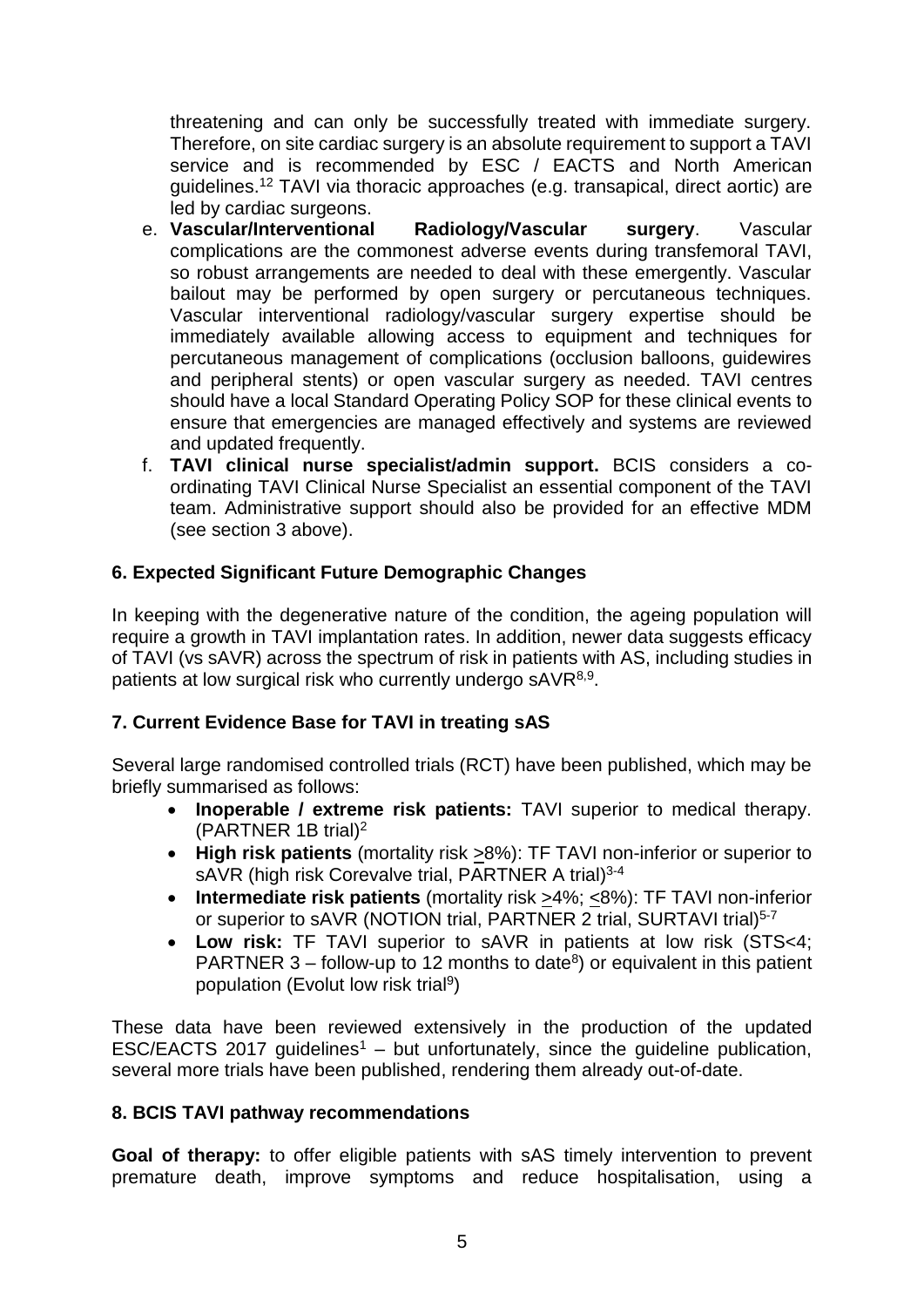transformational, minimally-invasive treatment allowing rapid return to improved quality of life.

BCIS proposes the following guidelines:

- a. *TAVI pathway* maximum 18 weeks
	- Referral to clinic <6wks
	- Clinic to investigations/MDT discussion <6wks
	- Decision MDT to TAVI <6wks

Regular local audit of service performance should be performed, including quality improvement projects/waiting list surveillance

- b. *TAVI volume per centre/operator* there is now published evidence to support improved outcomes with TAVI centre/operator volume<sup>13</sup>
	- New centres should aim for 50 cases per year/2 operators
	- The aim should be for at least 100 cases/year i.e. 50 cases/operator in established centre to ensure volume experience and skill in more than one device
	- The TAVI procedure should be performed by 2 appropriately trained TAVI operators
- c. *GA vs non-GA*: Centres should aim for >90% cases non-GA
- d. *Length of Stay*: 1-5 days. Level 3 beds should be used only in exceptional cases
- e. *Submission of the full UK TAVI dataset for all TAVI procedures to NICOR* at least every quarter, with data for a quarter to be submitted by the end of the following quarter. 30-day mortality, stroke rate and vascular complications (as per VARC criteria) will be monitored (observed vs predicted) using the NICOR TAVI mortality model/funnel plots.

Details of all TAVI procedures and their outcomes are submitted to NICOR. Criteria for defining outlier performance is currently being agreed, but it is expected that the BCS Outlier policy will be used to implement Society advice. At present 30 day mortality and major complications including rate of vascular complication or stroke are used to measure safety. However other outcomes such as change in symptoms and quality of life may be used in the future.

Currently all departments receive performance outcomes adjusted for risk with funnel plots.

# **Applicable Obligatory National Standards**

*NICE IPG586: Transcatheter aortic valve implantation for aortic stenosis. July 2017*

# **Other Applicable Standards to be met by Commissioned Providers**

Adherence to *ESC / EACTS 2017 Guidelines for the management of valvular heart disease* or subsequent updates.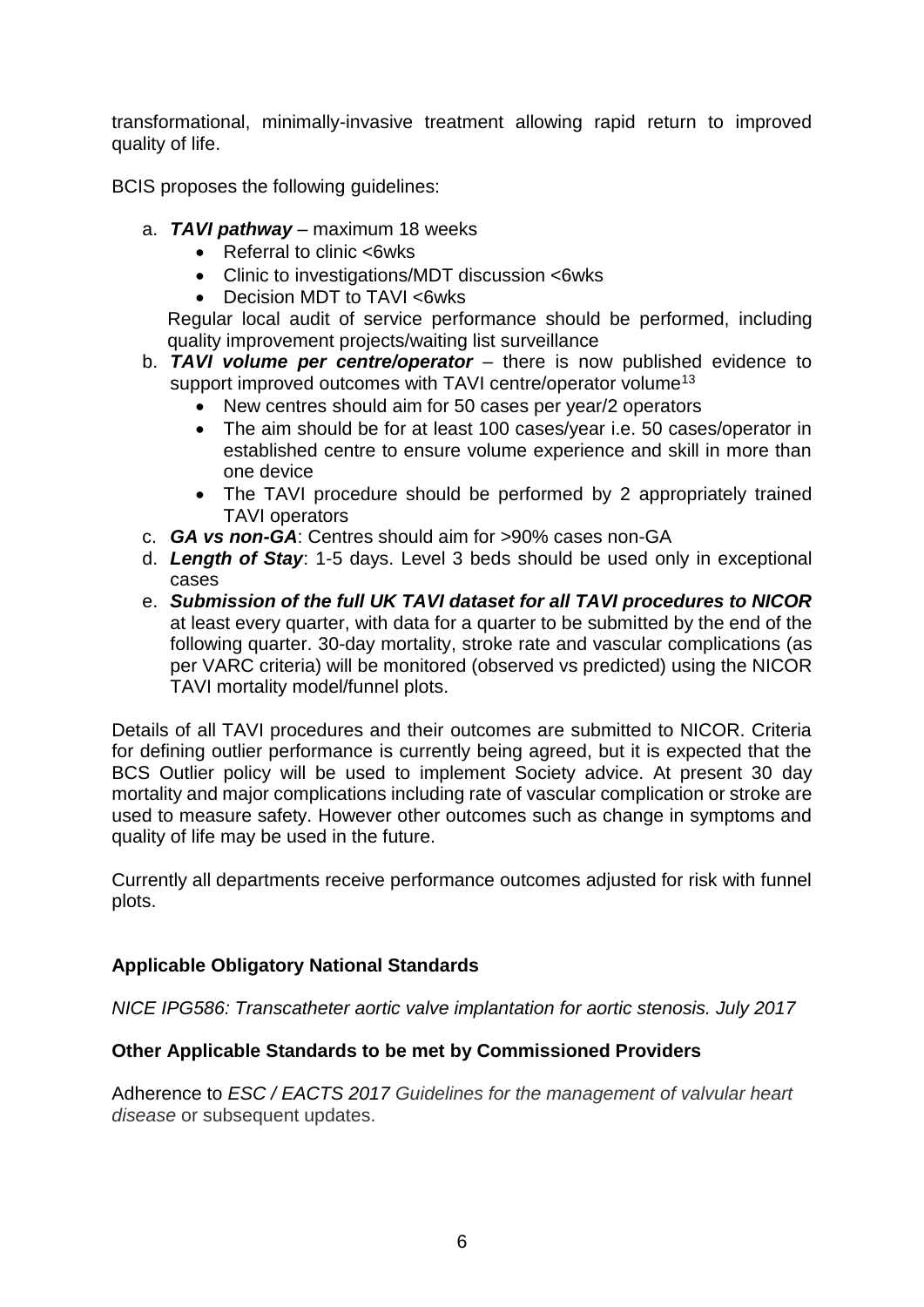## **References**

- 1. 2017 ESC/EACTS Guidelines for the management of valvular heart disease. Baumgartner H et al. European Heart Journal, vol 38, Issue 36, 21 September 2018, Pages 2739-2791.
- 2. Leon MB, Smith CR, Mack M, Miller DC, Moses JW, Svensson LG, Tuzcu EM, Webb JG, Fontana GP, Makkar RR, Brown DL, Block PC, Guyton RA, Pichard AD, Bavaria JE, Herrmann HC, Douglas PS, Petersen JL, Akin JJ, Anderson WN, Wang D, Pocock S; PARTNER Trial Investigators. Transcatheter aorticvalve implantation for aortic stenosis in patients who cannot undergo surgery. N Engl J Med. 2010 Oct 21;363(17):1597-607.
- 3. Smith CR, Leon MB, Mack MJ, Miller DC, Moses JW, Svensson LG, Tuzcu EM, Webb JG, Fontana GP, Makkar RR, Williams M, Dewey T, Kapadia S, Babaliaros V, Thourani VH, Corso P, Pichard AD, Bavaria JE, Herrmann HC, Akin JJ, Anderson WN, Wang D, Pocock SJ; PARTNER Trial Investigators. Transcatheter versus surgical aortic-valve replacement in high-risk patients. N Engl J Med. 2011 Jun 9;364(23):2187-98.
- 4. Adams DH, Popma JJ, Reardon MJ, Yakubov SJ, Coselli JS, Deeb GM, Gleason TG, Buchbinder M, Hermiller J Jr, Kleiman NS, Chetcuti S, Heiser J, Merhi W, Zorn G, Tadros P, Robinson N, Petrossian G, Hughes GC, Harrison JK, Conte J, Maini B, Mumtaz M, Chenoweth S, Oh JK; U.S. CoreValve Clinical Investigators. Transcatheter aortic-valve replacement with a self-expanding prosthesis. N Engl J Med. 2014 May 8;370(19):1790-8.
- 5. Thyregod HGH, Steinbrüchel DA, Ihlemann N, Nissen H, Kjeldsen BJ, Chang PPY, Franzen OW, Engstrøm T, Clemmensen P, Hansen PB, Andersen LW, Olsen PS, Søndergaard L. Transcatheter Versus Surgical Aortic Valve Replacement in Patients with Severe Aortic Valve Stenosis. 1- Year Results from the All-Comers NOTION Randomized Clinical Trial. J Am Coll Cardiol 2015; 65: 2184–94.
- 6. Leon MB, Smith CR, Mack MJ, Makkar RR, Svensson LG, Kodali SK, Thourani VH, Tuzcu EM, Miller DC, Herrmann HC, Doshi D, Cohen DJ, Pichard AD, Kapadia S, Dewey T, Babaliaros V, Szeto WY, Williams MR, Kereiakes D, Zajarias A, Greason KL, Whisenant BK, Hodson RW, Moses JW, Trento A, Brown DL, Fearon WF, Pibarot P, Hahn RT, Jaber WA, Anderson WN, Alu MC, Webb JG; PARTNER 2 Investigators. Transcatheter or Surgical Aortic-Valve Replacement in Intermediate-Risk Patients. N Engl J Med. 2016 Apr 28;374(17):1609-20.
- 7. Reardon MJ, Van Mieghem NM, Popma JJ, Kleiman NS, Søndergaard L, Mumtaz M, Adams DH, Deeb GM, Maini B, Gada H, Chetcuti S, Gleason T, Heiser J, Lange R, Merhi W, Oh JK, Olsen PS, Piazza N, Williams M, Windecker S, Yakubov SJ, Grube E, Makkar R, Lee JS, Conte J, Vang E, Nguyen H, Chang Y, Mugglin AS, Serruys PW, Kappetein AP; SURTAVI Investigators. Surgical or Transcatheter Aortic-Valve Replacement in Intermediate-Risk Patients. N Engl J Med. 2017 Apr 6;376(14):1321-1331.